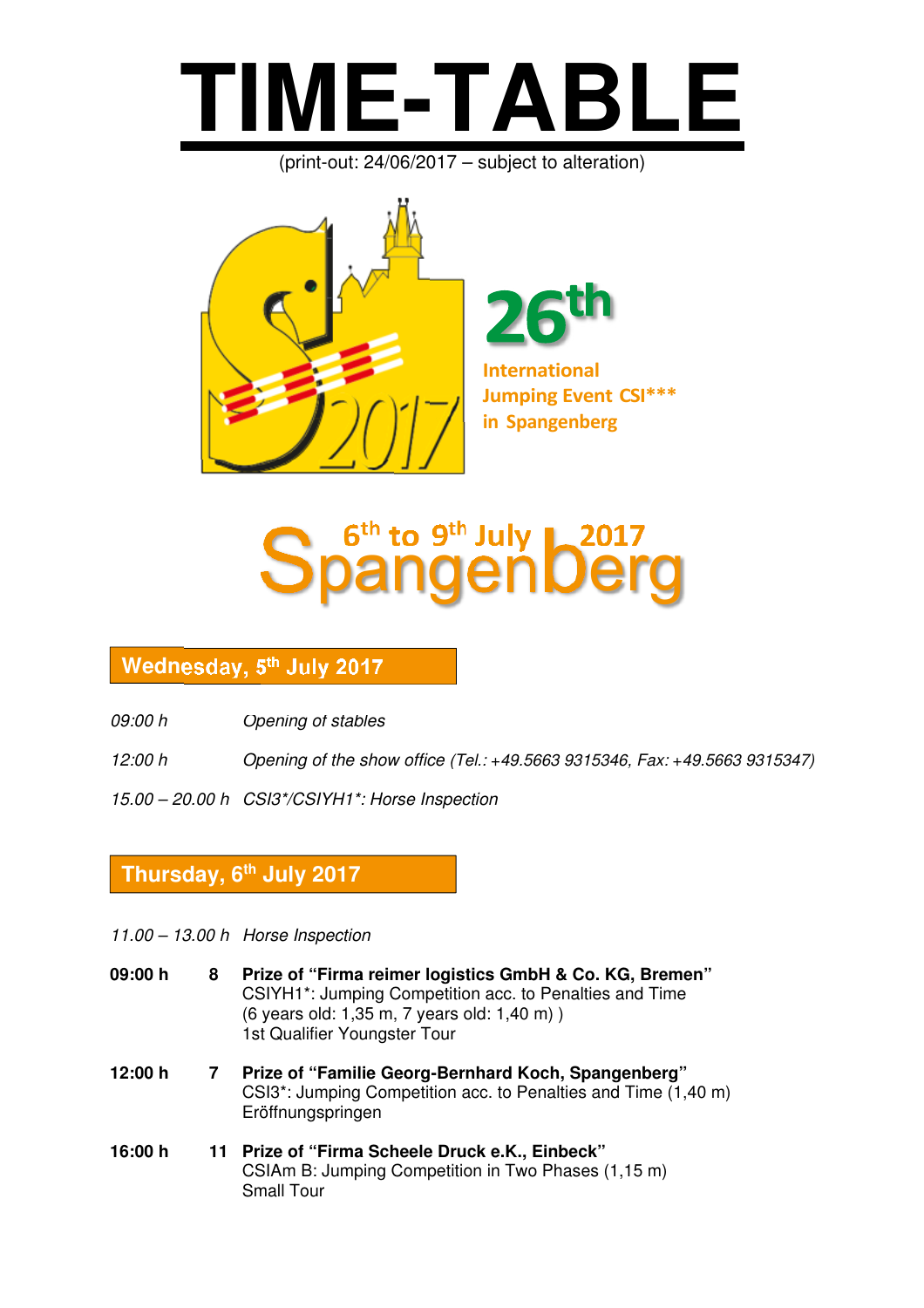#### **Friday, 7th July 2017**

- **08:00 h 9 Prize of "Firma reimer logistics GmbH & Co. KG, Bremen"**  CSIYH1\*: Jumping Competition acc. to Penalties and Time (6 years old: 1,40 m, 7 years old: 1,45 m) 2<sup>nd</sup> Qualifier Youngster Tour
- **10:30 h 12 Prize of "Reit- und Fahrverein Spangenberg"**  CSIAm B: Jumping Competition acc. to Penalties and Time (1,15 m) Small Tour
	- **14 Prize of "Partnerschaft Goetjes Jöllenbeck Brand, Spangenberg"**  CSIAm B: Jumping Competition acc. to Penalties and Time (1,25 m) Medium Tour
	- **17 Prize of "Firma Vollmer Werke Maschinenfabrik GmbH, Biberach"**  CSIAm A: Jumping Competition acc. to Penalties and Time (1,40 m) Large Tour
- **13:30 h 1 Prize of "Firma Erich Schmelz GmbH & Co. KG Int. Spedition, Kassel"**  CSI3\*: Jumping Competition acc. to Penalties and Time (1,45 m) 1 st Qualifier Medium Tour
- **16:30 h 4 Prize of Firma EAM GmbH & Co. KG, Kassel**  CSI3\*: Jumping Competition acc. to Penalties and Time (1,50 m) 1 st Qualifier Large Tour

#### **Saturday, 8th July 2017**

| 08:00 h |             | 13 Prize of "Reit- und Fahrverein Spangenberg"<br>CSIAm B: Accumulator Competition with Joker (1,15 m)<br><b>Small Tour</b>                                                                                                 |  |
|---------|-------------|-----------------------------------------------------------------------------------------------------------------------------------------------------------------------------------------------------------------------------|--|
|         |             | 15 Prize of "Firma Gebrüder Saacke GmbH & Co., Pforzheim"<br>CSIAm B: Accumulator Competition with Joker (1,25 m)<br>Medium Tour                                                                                            |  |
|         |             | 18 Prize of "Firma Holzbau Kühlborn GmbH, Spangenberg"<br>CSIAm A: Accumulator Competition with Joker (1,40 m)<br>Large Tour                                                                                                |  |
| 11:00 h |             | 10 Prize of "Firma reimer logistics GmbH & Co. KG, Bremen"<br>CSIYH1*: Jumping Competition in Two Phases<br>(6 years old: 1,40 m, 7 years old: 1,45 m)<br><b>Final Youngster Tour</b>                                       |  |
| 13:30 h | $2^{\circ}$ | Prize of "Firma VolaPlast GmbH & Co. KG, Spangenberg"<br>CSI3 <sup>*</sup> : Jumping Competition with Jump-Off (1,45 m)<br>The competition counts for the Longines Ranking Group D<br>2 <sup>nd</sup> Qualifier Medium Tour |  |
| 16:30 h | 5           | Prize of "Kreissparkasse Schwalm-Eder, Melsungen"<br>CSI3 <sup>*</sup> : Jumping Competition with Jump-Off (1,50 m)<br>The competition counts for the Longines Ranking Group D<br>2 <sup>nd</sup> Qualifier Large Tour      |  |